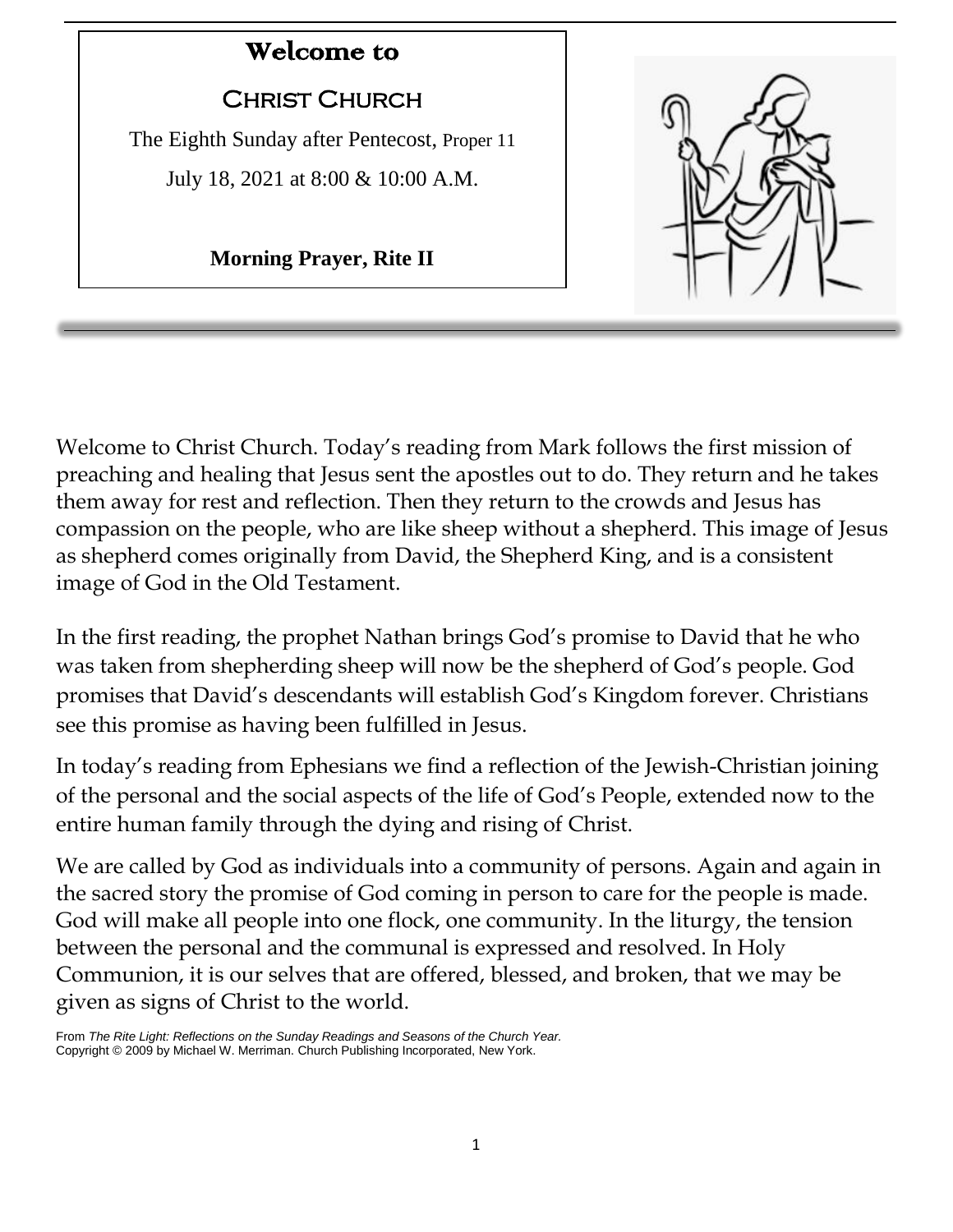## **MORNING PRAYER, RITE II**

## **PROCESSIONAL HYMN 529** *In Christ there is no East or West*

## **OPENING SENTENCE**

*LEM:* Grace to you and peace from God our Father and the Lord Jesus Christ

## **CONFESSION OF SIN**

*LEM and People together, all kneeling or standing as able*

*LEM:* Let us confess our sins against God and our neighbor.

*All:* Most merciful God, we confess that we have sinned against you in thought, word, and deed, by what we have done, and by what we have left undone. We have not loved you with our whole heart; we have not loved our neighbors as ourselves. We are truly sorry and we humbly repent. For the sake of your Son Jesus Christ, have mercy on us and forgive us; that we may delight in your will, and walk in your ways, to the glory of your Name. Amen. LEM: Almighty God have mercy on us, forgive us all our sins through our Lord Jesus Christ, strengthen us in all goodness, and by the power of the Holy Spirit keep us in eternal life. Amen.

*LEM:* Almighty God have mercy on us, forgive us all our sins through our Lord Jesus Christ, strengthen us in all goodness, and by the power of the Holy Spirit keep us in eternal life. Amen.

## **THE INVITATORY AND PSALTER** (please stand as able)

*LEM:* Lord, open our lips.

*All*: And our mouth shall proclaim your praise. Glory to the Father, and to the Son, and to the Holy Spirit, As it was in the beginning, is now, and will be for ever. Amen. Alleluia.

*LEM:* The mercy of the Lord is everlasting;

*All:* Come let us adore him. Alleluia.

**VENITE** read together

Come, let us sing to the Lord; \*

let us shout for joy to the Rock of our salvation. Let us come before his presence with thanksgiving \* and raise a loud shout to him with psalms.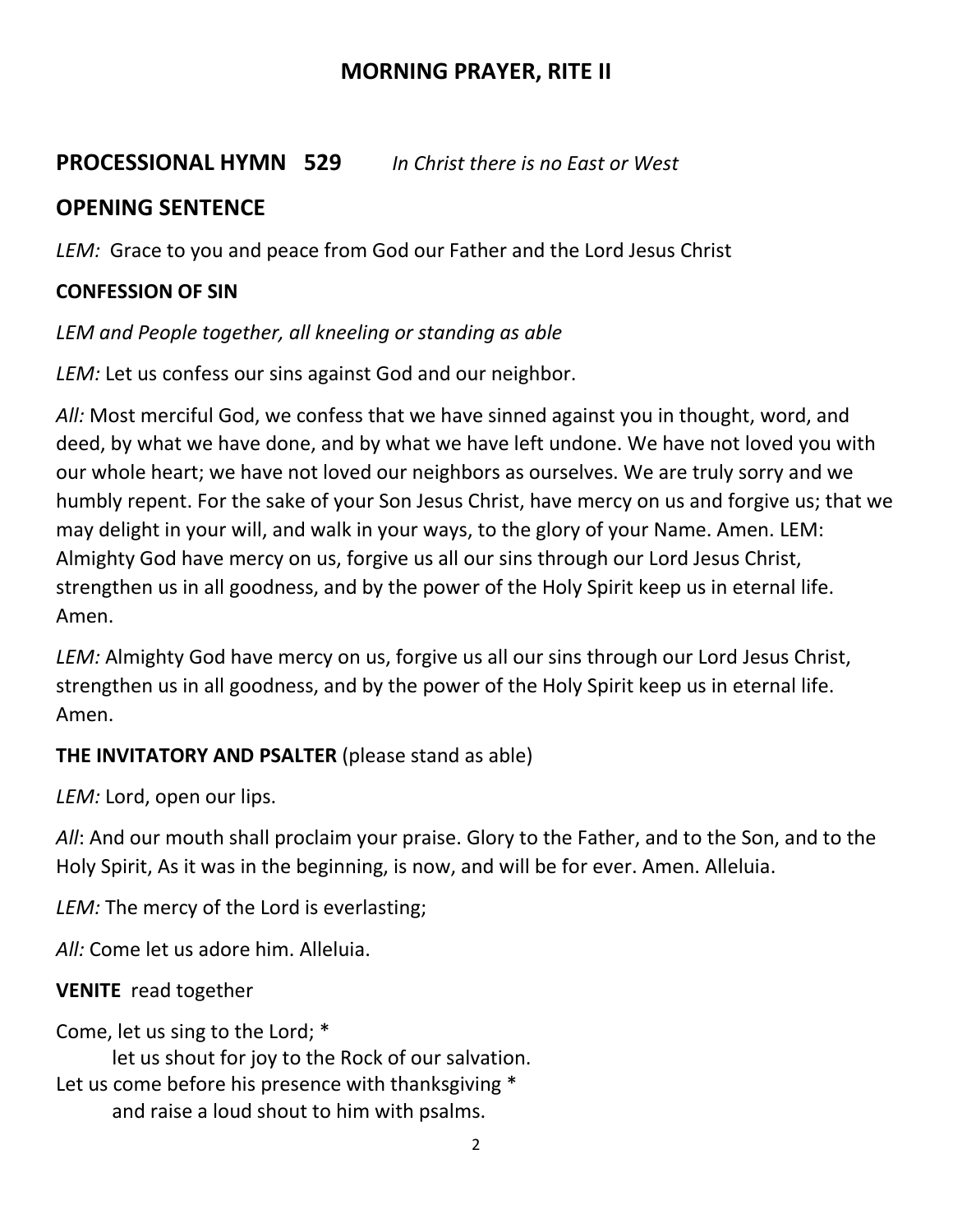For the Lord is a great God, \* and a great King above all gods. In his hand are the caverns of the earth, \* and the heights of the hills are his also. The sea is his, for he made it, \* and his hands have molded the dry land.

Come, let us bow down, and bend the knee, \* and kneel before the Lord our Maker. For he is our God, and we are the people of his pasture and the sheep of his hand. \* Oh, that today you would hearken to his voice!

#### **THE PSALM Psalm 89:20-37**

20 I have found David my servant; \* with my holy oil have I anointed him.

21 My hand will hold him fast \* and my arm will make him strong.

22 No enemy shall deceive him, \* nor any wicked man bring him down.

23 I will crush his foes before him \* and strike down those who hate him.

24 My faithfulness and love shall be with him, \* and he shall be victorious through my Name.

25 I shall make his dominion extend \* from the Great Sea to the River.

26 He will say to me, 'You are my Father, \* my God, and the rock of my salvation.'

27 I will make him my firstborn \* and higher than the kings of the earth.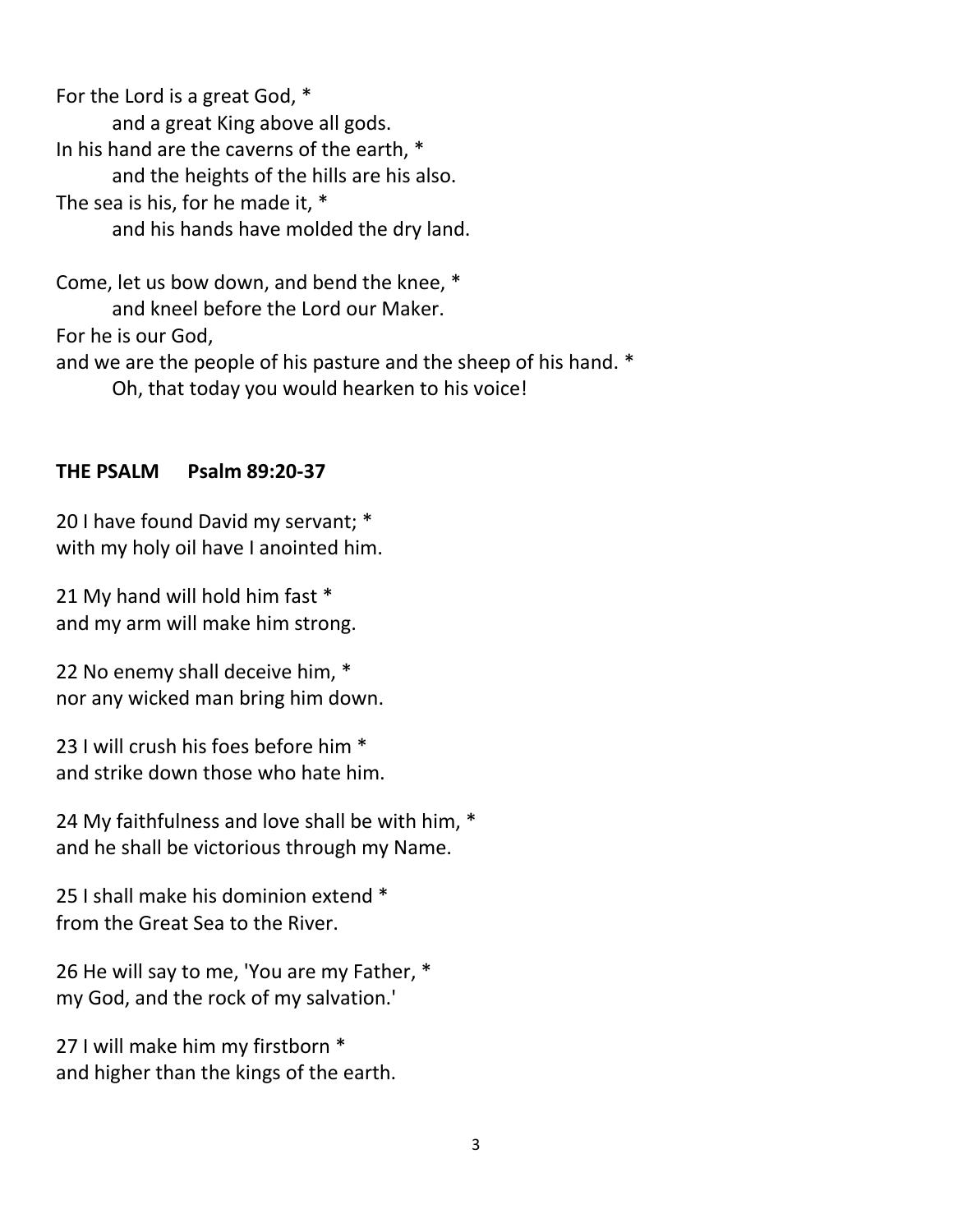28 I will keep my love for him for ever, \* and my covenant will stand firm for him.

29 I will establish his line for ever \* and his throne as the days of heaven."

30 "If his children forsake my law \* and do not walk according to my judgments;

31 If they break my statutes \* and do not keep my commandments;

32 I will punish their transgressions with a rod \* and their iniquities with the lash;

33 But I will not take my love from him, \* nor let my faithfulness prove false.

34 I will not break my covenant, \* nor change what has gone out of my lips.

35 Once for all I have sworn by my holiness: \* 'I will not lie to David.

36 His line shall endure for ever \* and his throne as the sun before me;

37 It shall stand fast for evermore like the moon, \* the abiding witness in the sky.' "

#### **GLORI PATRI**

*All:* Glory be to the Father, and to the Son, and to the Holy Ghost. As it was in the beginning, is now, and ever shall be: world without end. Amen.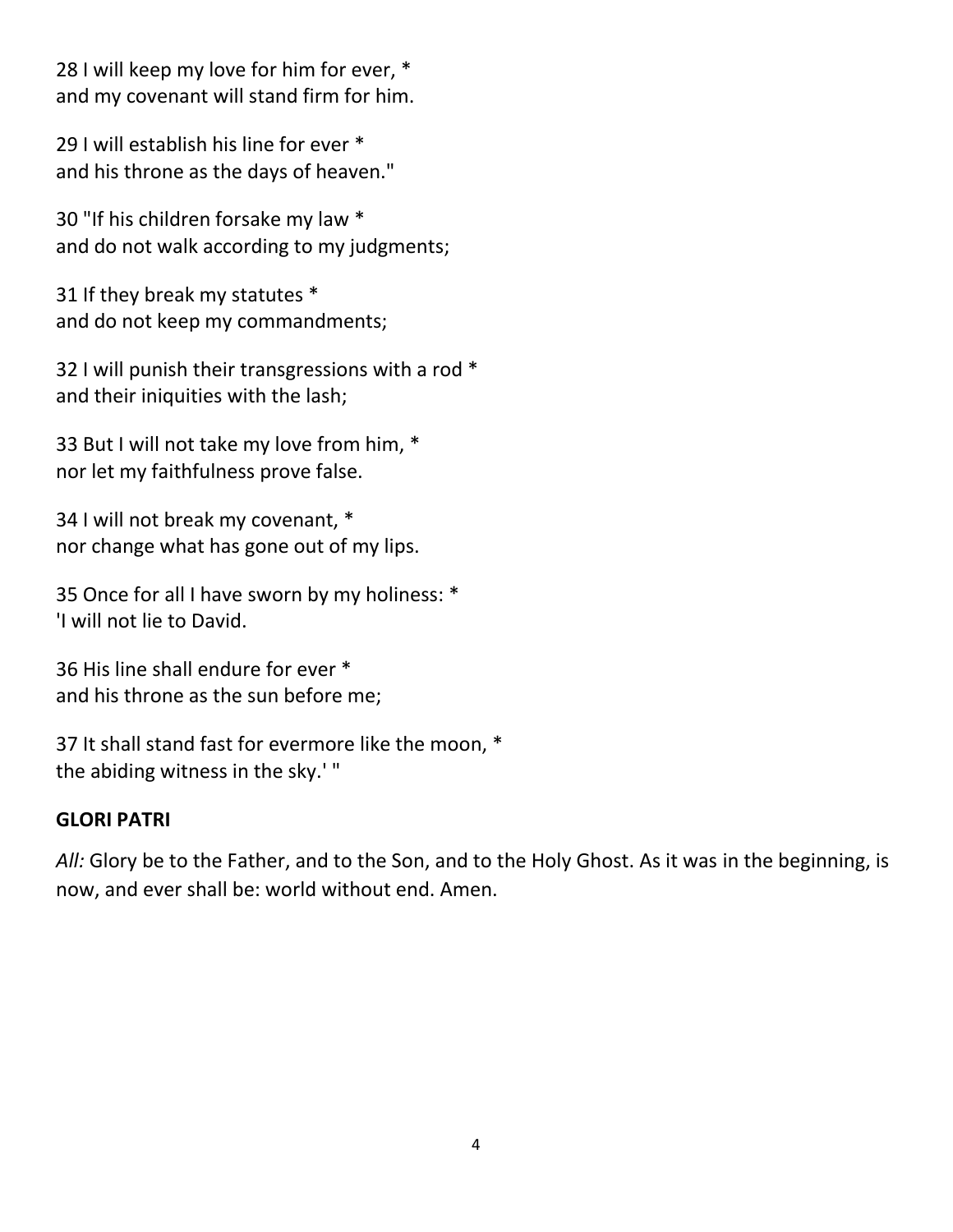#### **THE FIRST LESSON 2 Samuel 7:1-14a**

A reading from the Book of the Prophet Samuel:

When the king was settled in his house, and the Lord had given him rest from all his enemies around him, the king said to the prophet Nathan, "See now, I am living in a house of cedar, but the ark of God stays in a tent." Nathan said to the king, "Go, do all that you have in mind; for the Lord is with you."

But that same night the word of the Lord came to Nathan: Go and tell my servant David: Thus says the Lord: Are you the one to build me a house to live in? I have not lived in a house since the day I brought up the people of Israel from Egypt to this day, but I have been moving about in a tent and a tabernacle. Wherever I have moved about among all the people of Israel, did I ever speak a word with any of the tribal leaders of Israel, whom I commanded to shepherd my people Israel, saying, "Why have you not built me a house of cedar?" Now therefore thus you shall say to my servant David: Thus says the Lord of hosts: I took you from the pasture, from following the sheep to be prince over my people Israel; and I have been with you wherever you went, and have cut off all your enemies from before you; and I will make for you a great name, like the name of the great ones of the earth. And I will appoint a place for my people Israel and will plant them, so that they may live in their own place, and be disturbed no more; and evildoers shall afflict them no more, as formerly, from the time that I appointed judges over my people Israel; and I will give you rest from all your enemies. Moreover the Lord declares to you that the Lord will make you a house. When your days are fulfilled and you lie down with your ancestors, I will raise up your offspring after you, who shall come forth from your body, and I will establish his kingdom. He shall build a house for my name, and I will establish the throne of his kingdom forever. I will be a father to him, and he shall be a son to me.

*Reader:* The Word of the Lord.

## *People: Thanks be to God.*

## **CANTICLE 9 The First Song of Isaiah** (said by all)

Surely, it is God who saves me; \*

I will trust in him and not be afraid.

For the Lord is my stronghold and my sure defense, \*

and he will be my Savior.

Therefore you shall draw water with rejoicing \*

from the springs of salvation.

And on that day you shall say, \*

Give thanks to the Lord and call upon his Name;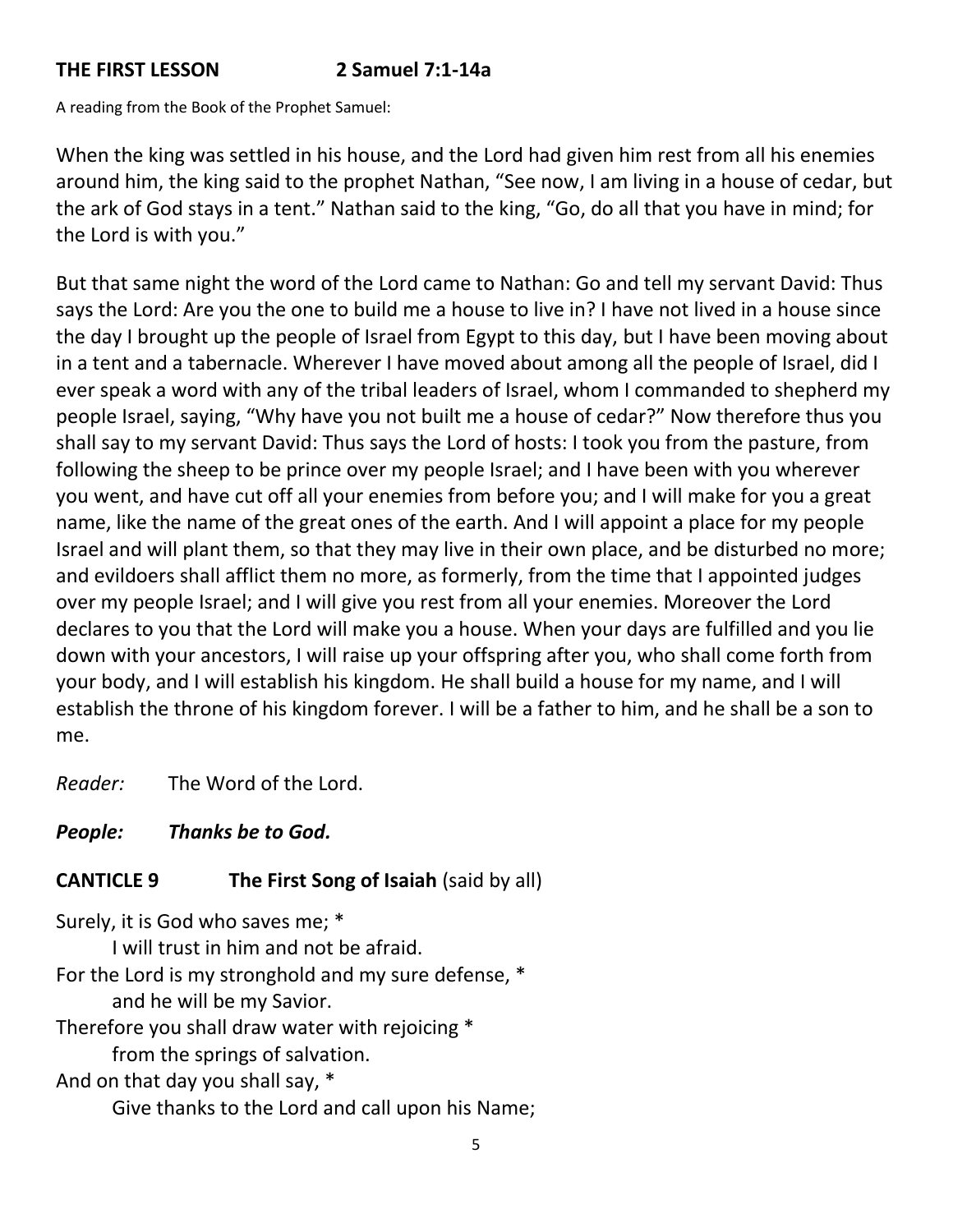Make his deeds known among the peoples; \* see that they remember that his Name is exalted. Sing the praises of the Lord, for he has done great things, \* and this is known in all the world. Cry aloud, inhabitants of Zion, ring out your joy, \* for the great one in the midst of you is the Holy One of Israel.

Glory to the Father, and to the Son, and to the Holy Spirit: \* as it was in the beginning, is now, and will be for ever. Amen.

**HYMN 525** *The Church's One Foundation*

#### **THE SECOND LESSON** Ephesians 2:11-22

Remember that at one time you Gentiles by birth, called "the uncircumcision" by those who are called "the circumcision" —a physical circumcision made in the flesh by human hands remember that you were at that time without Christ, being aliens from the commonwealth of Israel, and strangers to the covenants of promise, having no hope and without God in the world. But now in Christ Jesus you who once were far off have been brought near by the blood of Christ. For he is our peace; in his flesh he has made both groups into one and has broken down the dividing wall, that is, the hostility between us. He has abolished the law with its commandments and ordinances, that he might create in himself one new humanity in place of the two, thus making peace, and might reconcile both groups to God in one body through the cross, thus putting to death that hostility through it. So he came and proclaimed peace to you who were far off and peace to those who were near; for through him both of us have access in one Spirit to the Father. So then you are no longer strangers and aliens, but you are citizens with the saints and also members of the household of God, built upon the foundation of the apostles and prophets, with Christ Jesus himself as the cornerstone. In him the whole structure is joined together and grows into a holy temple in the Lord; in whom you also are built together spiritually into a dwelling place for God.

*Reader:* The Word of the Lord.

*People: Thanks be to God.*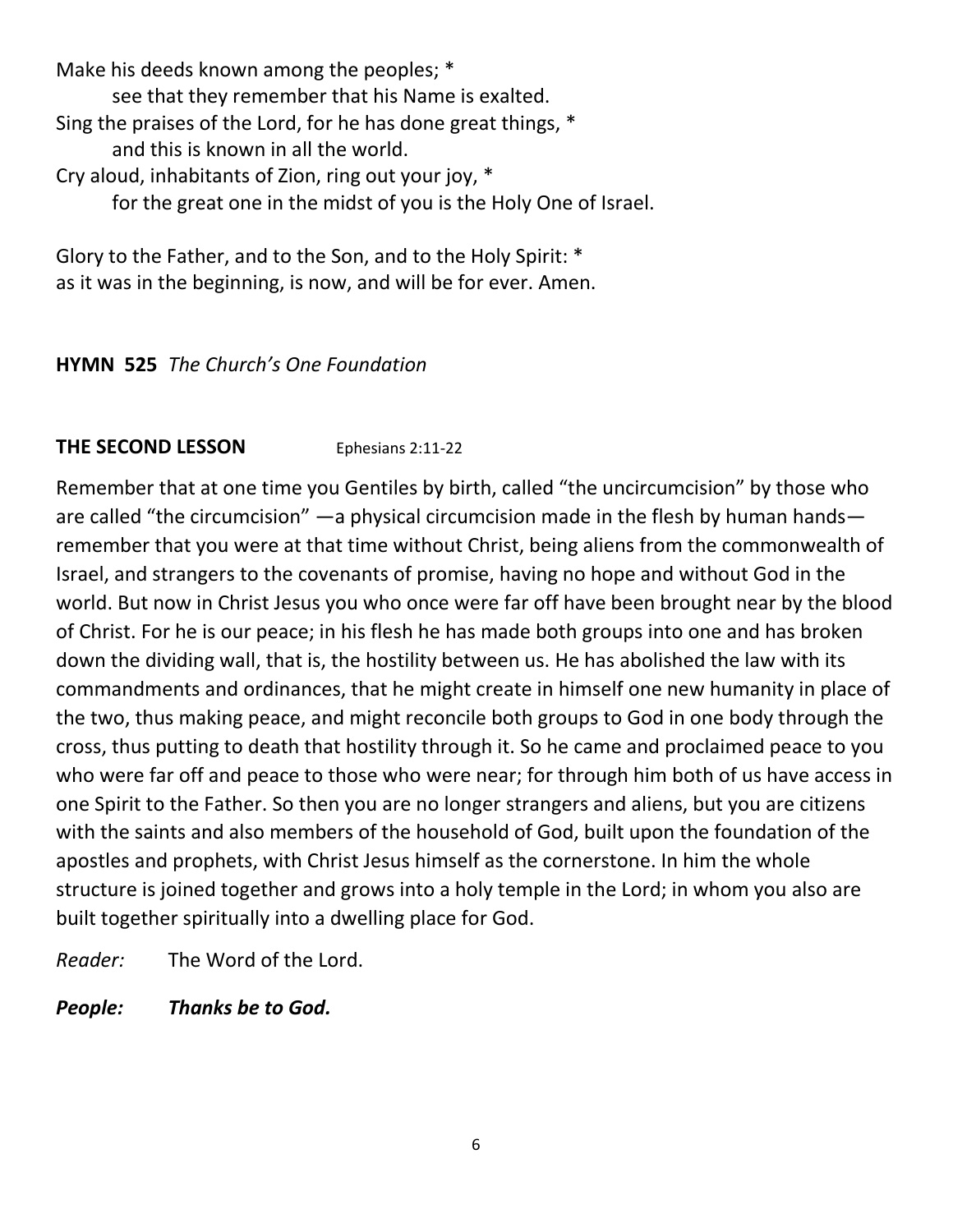The apostles gathered around Jesus, and told him all that they had done and taught. He said to them, "Come away to a deserted place all by yourselves and rest a while." For many were coming and going, and they had no leisure even to eat. And they went away in the boat to a deserted place by themselves. Now many saw them going and recognized them, and they hurried there on foot from all the towns and arrived ahead of them. As he went ashore, he saw a great crowd; and he had compassion for them, because they were like sheep without a shepherd; and he began to teach them many things.

When they had crossed over, they came to land at Gennesaret and moored the boat. When they got out of the boat, people at once recognized him, and rushed about that whole region and began to bring the sick on mats to wherever they heard he was. And wherever he went, into villages or cities or farms, they laid the sick in the marketplaces, and begged him that they might touch even the fringe of his cloak; and all who touched it were healed.

## **THE APOSTLES' CREED** *said together, all standing*

I believe in God, the Father almighty, creator of heaven and earth. I believe in Jesus Christ, his only Son, our Lord. He was conceived by the power of the Holy Spirit and born of the Virgin Mary. He suffered under Pontius Pilate, was crucified, died, and was buried. He descended to the dead. On the third day he rose again. He ascended into heaven, and is seated at the right hand of the Father. He will come again to judge the living and the dead. I believe in the Holy Spirit, the holy catholic Church, the communion of saints, the forgiveness of sins, the resurrection of the body, and the life everlasting. Amen.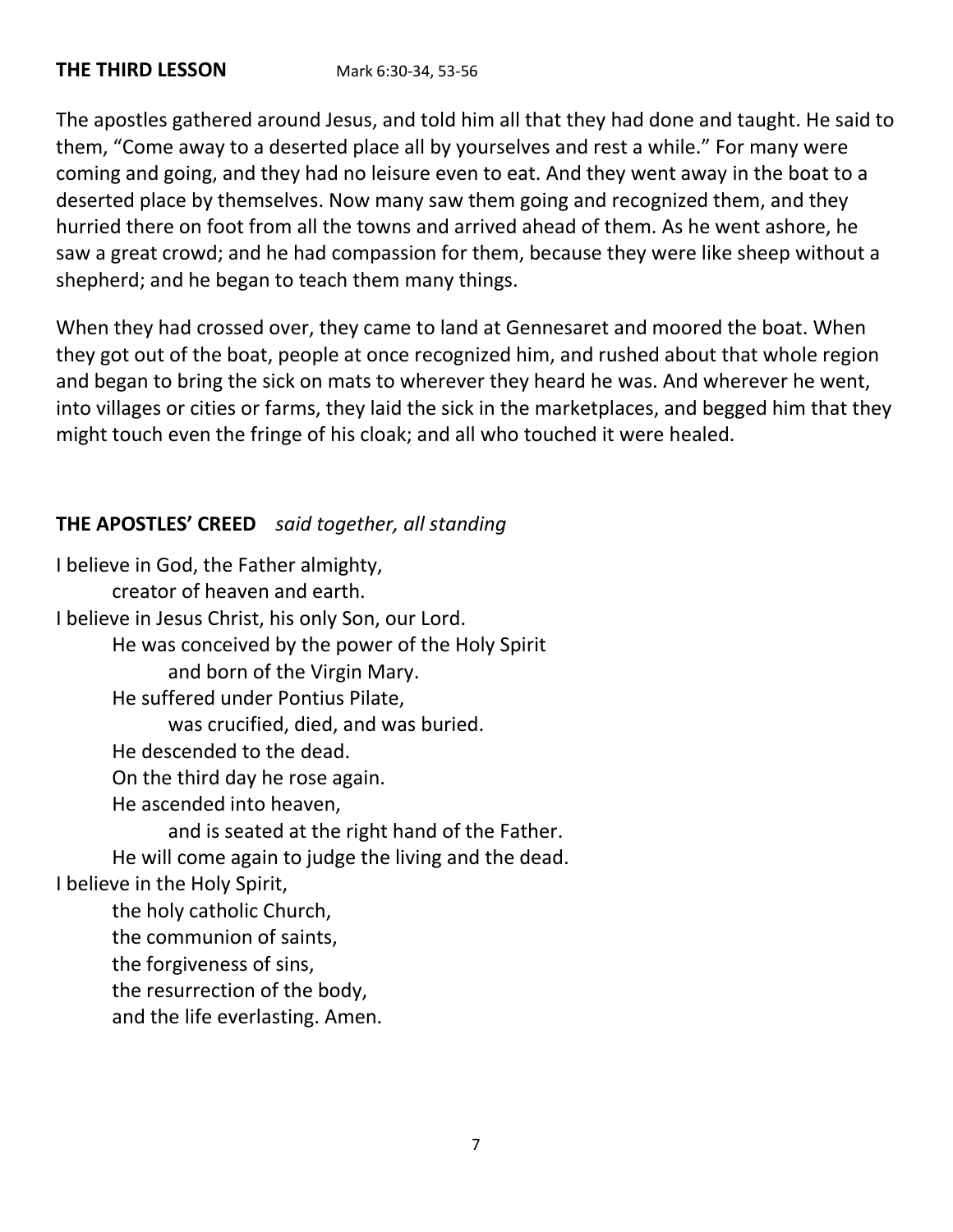#### **THE PEACE**

*LEM:* The Peace of the Lord be with you

*All:* And also with you

### **ANNOUNCEMENTS / BIRTHDAYS**

Birthdays this week: 19<sup>th</sup> Dwain Oliver, 20<sup>th</sup> Ashleigh Jubinski

Anniversary this week: 18<sup>th</sup> Barbara & Martin Hailey

#### **THE OFFERTORY**

LEM: Let us walk in love as Christ loved us, and gave himself for us, an offering and sacrifice to God

#### **OFFERTORY HYMN 390** *Praise to the Lord, the Almighty*

#### **THE DOXOLOGY**

Praise God, from whom all blessings flow; Praise him, all creatures here below; Praise him above, ye heavenly host; Praise Father, Son, and Holy Ghost. Amen.

#### **PRAYERS AND INTERCESSION**

*LEM:* The Lord be with you

*All:* And also with you

*LEM:* Let us pray

#### **THE LORD'S PRAYER**

Our Father, who art in heaven, hallowed be thy Name, your kingdom come, thy will be done, on earth as it is in heaven. Give us today our daily bread. And forgive us our tresspasses, as we forgive those who trespass against us. And lead us not into temptation, but deliver us from evil. For thine is the kingdom, and the power, and the glory, for ever and ever. Amen.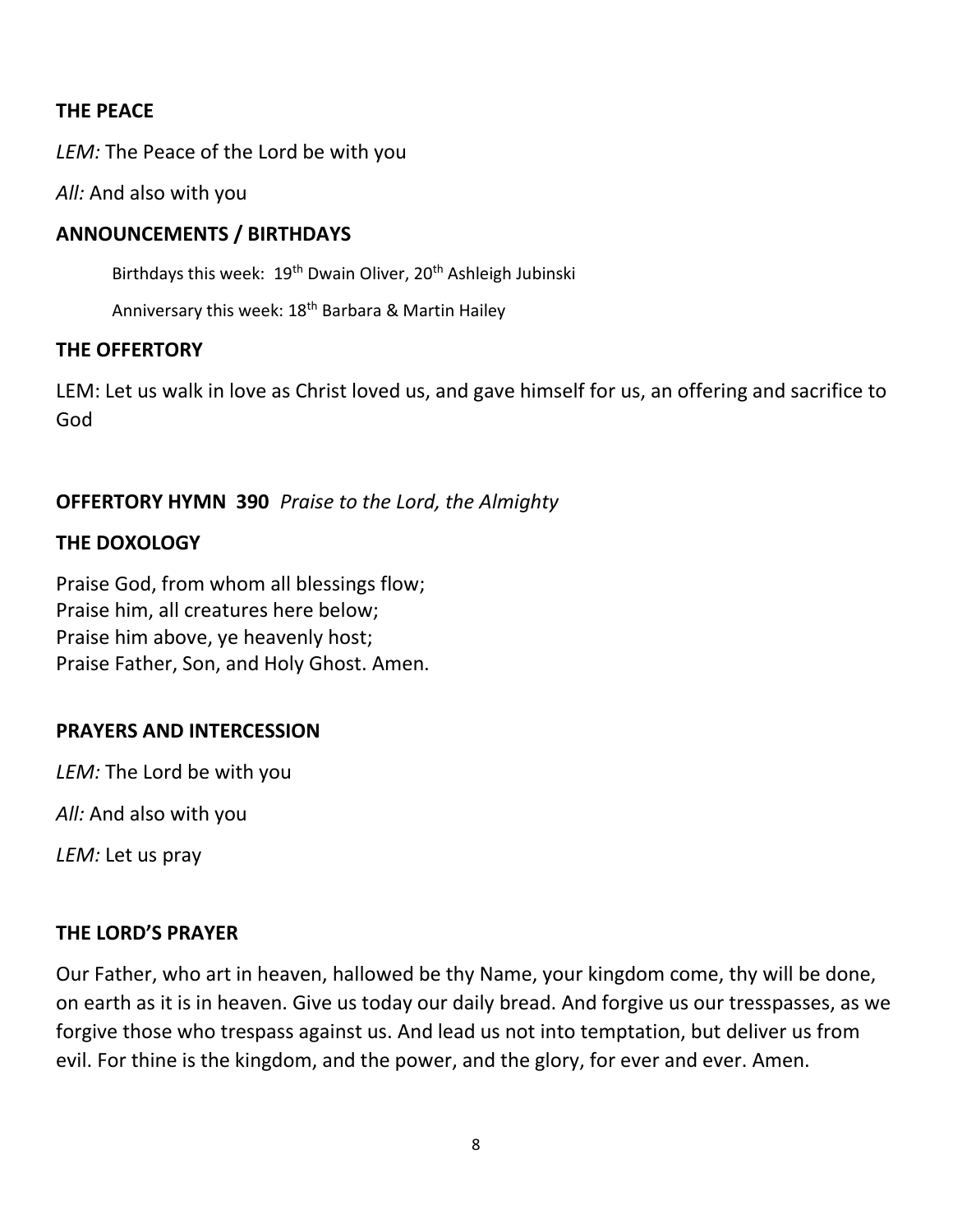## PRAYERS OF THE PEOPLE, FORM III read responsively

Father, we pray for your holy Catholic Church; *That we all may be one.* Grant that every member of the Church may truly and humbly serve you; *That your Name may be glorified by all people.* We pray for all bishops, priests, and deacons; *That they may be faithful ministers of your Word and Sacraments.* We pray for all who govern and hold authority in the nations of the world; *That there may be justice and peace on the earth.* Give us grace to do your will in all that we undertake; *That our works may find favor in your sight.* Have compassion on those who suffer from any grief or trouble; *That they may be delivered from their distress.* Give to the departed eternal rest; *Let light perpetual shine upon them.* We praise you for your saints who have entered into joy; *May we also come to share in your heavenly kingdom.* Let us pray for our own needs and those of others. *Silence*

## **SUFFRAGE A**

- V. Show us your mercy, O Lord;
- R. And grant us your salvation.
- V. Clothe your ministers with righteousness;
- R. Let your people sing with joy.
- V. Give peace, O Lord, in all the world;
- R. For only in you can we live in safety.
- V. Lord, keep this nation under your care;
- R. And guide us in the way of justice and truth.
- V. Let your way be known upon earth;
- R. Your saving health among all nations.
- V. Let not the needy, O Lord, be forgotten;
- R. Nor the hope of the poor be taken away.
- V. Create in us clean hearts, O God;
- R. And sustain us with your Holy Spirit.

## **THE COLLECT FOR THIS SUNDAY**

Almighty God, the fountain of all wisdom, you know our necessities before we ask and our ignorance in asking: Have compassion on our weakness, and mercifully give us those things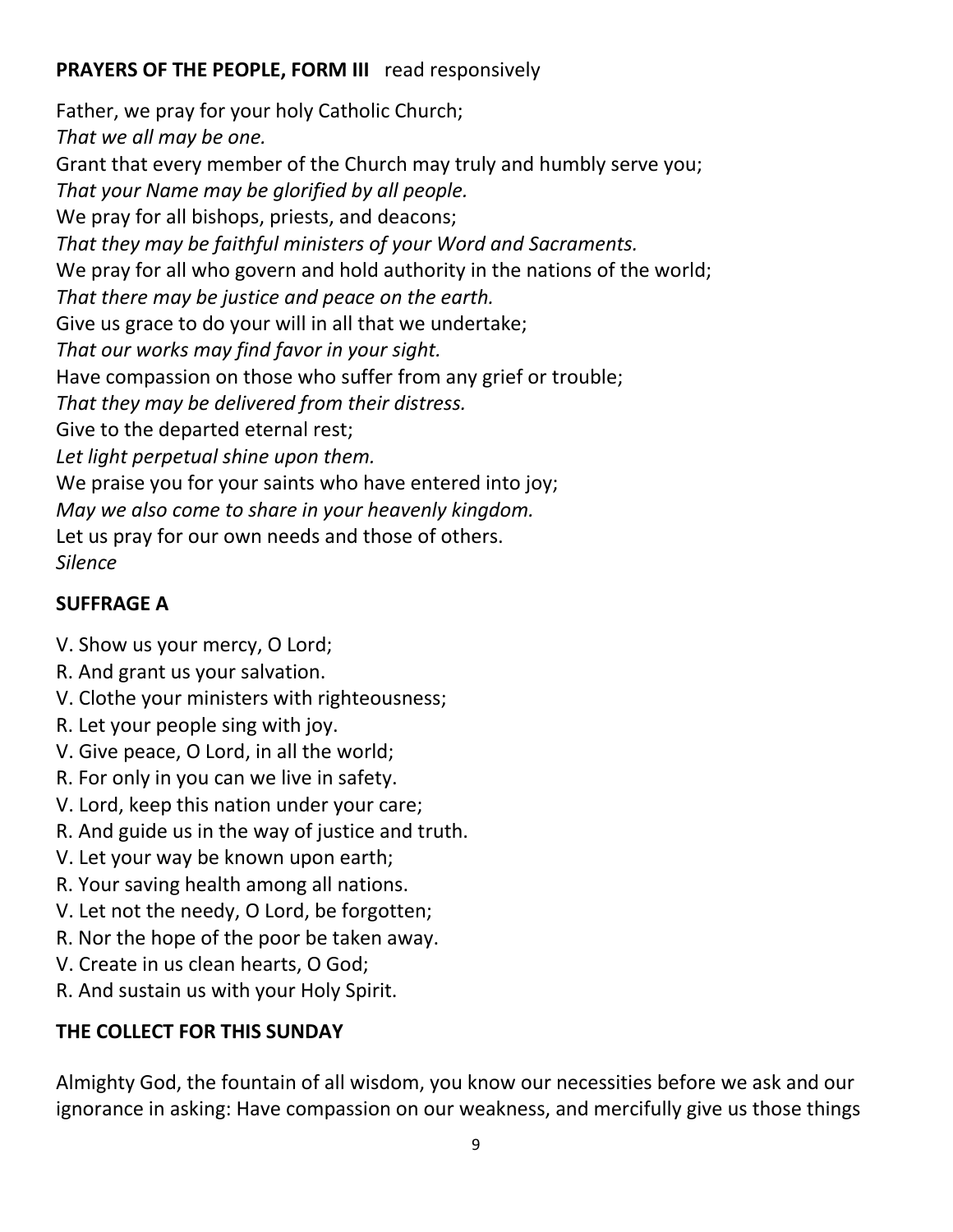which for our unworthiness we dare not, and for our blindness we cannot ask; through the worthiness of your Son Jesus Christ our Lord, who lives and reigns with you and the Holy Spirit, one God, now and for ever. *Amen.*

#### **GENERAL THANKSGIVING**

Almighty God, Father of all mercies, we your unworthy servants give you humble thanks for all our goodness and loving-kindness to us and to all whom you have made. We bless you for our creation, preservation, and all the blessings of this life; but above all for your immeasurable love in the redemption of the world by our Lord Jesus Christ; for the means of grace, and for the hope of glory. And, we pray, give us such an awareness of your mercies, that with truly thankful hearts We may show forth your praise, not only with our lips, but in our lives, by giving up our selves to your service, and by walking before you in holiness and righteousness all our days; through Jesus Christ our Lord, to whom, with you and the Holy Spirit, be honor and glory throughout all ages. Amen

#### **A PRAYER OF ST. CHRYSOSTOM**

Almighty God, you have given us grace at this time with one accord to make our common supplication to you; and you have promised through your well-beloved Son that when two or three are gathered together in his Name you will be in the midst of them: Fulfill now, O Lord, our desires and petitions as may be best for us; granting us in this world knowledge of your truth, and in the age to come life everlasting. Amen.

#### **BENEDICTION**

*LEM:* Let us bless the Lord.

*All:* Thanks be to God.

*LEM:* The grace of our Lord Jesus Christ, and the love of God, and the fellowship of the Holy Spirit, be with us all evermore. Amen

**RECESSIONAL HYMN 522** *Glorious things of thee are spoken*

#### **THE DISMISSAL**

*LEM:* Go in peace to love and serve the Lord. Alleluia, alleluia.

*All:* Thanks be to God. Alleluia, alleluia.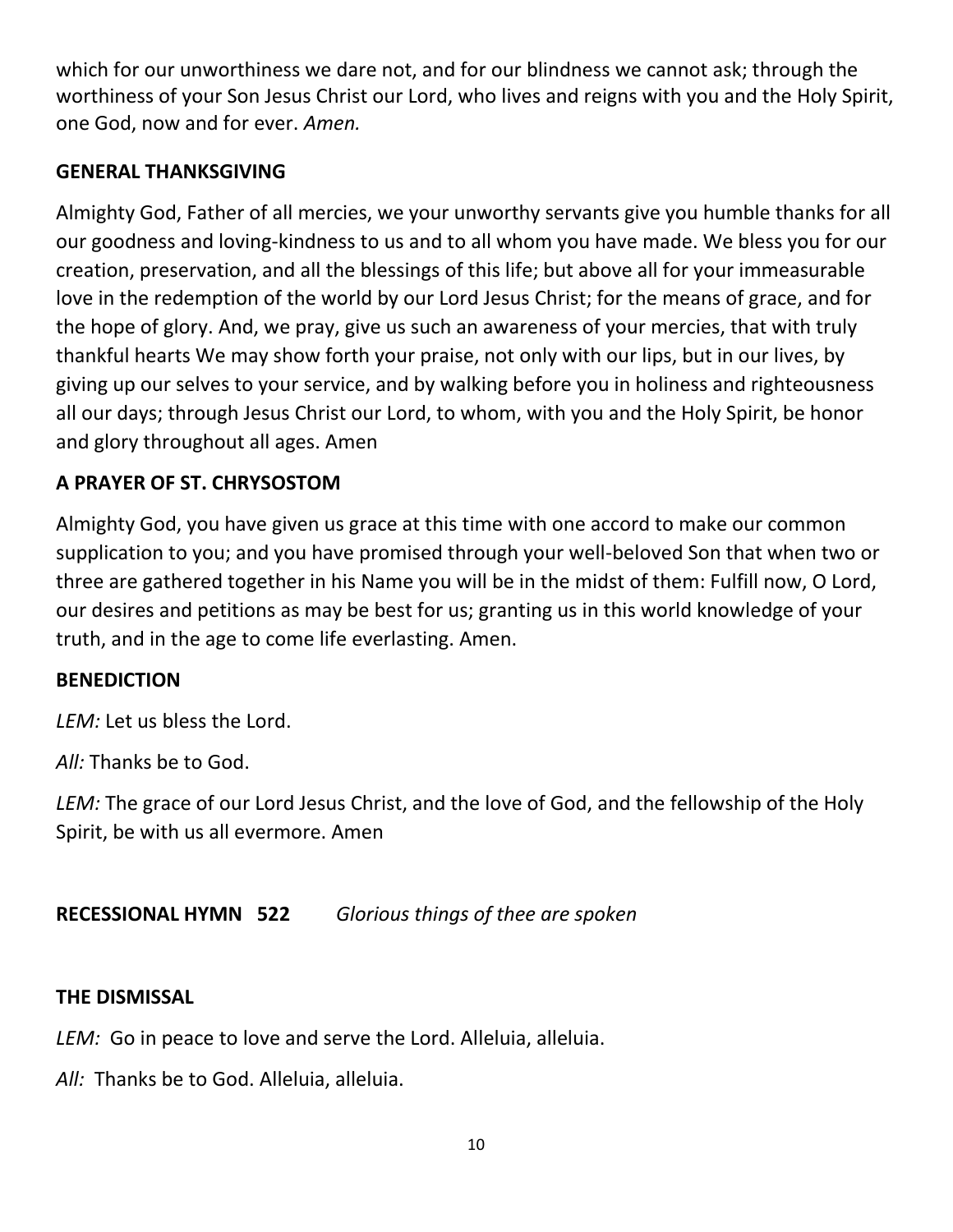#### **Christ Church Prayer List**

#### **Pray for Parish Members**:

Caroline Baldwin, Jennifer Bryant, Gale Edger, Mike Moore, Ben & Dorothy Pecson, Joan Schuhart, Fred Wyant, Stephen Hunt, Betty Fuqua, Marilynn Butterfield, Georgia Hurry, Kathy Healy, and Helen Wright.

#### **Also pray for**:

Lily Smith—Blackwell Philip Quade, Tim Butler – Burch Richard Griffith – Colton Luther Wolfe, Carolyn Cave, Bill Cave, Tom Berry, Eidson Mulling—Cooper Marvin Jones – Donahue Frank Gough, Joyce Donaldson- Donaldson Cheryl Stubbs, Marvin and Kathy—Eaton Frances Clemenos – Edger Myra & Ken Fitch, George Frioux, Anika Yamamoto, Baby Barrett– Fitch Krystal, Annabelle and Chase—Frawley Debbie and William Windsor—Friess Joe Fuller—Fuqua Jessie Tysinger—Graves Paul Marlo, Eric & Donna Frattini– Hailey Jim Krider, Glenda Lurba, Lewie Jenkins, Helene Harhai—Harhai Scott Peabody – Heflin Lynn Boan—Jayroe Kay DesMarais—Kauffman Sarah Swartz—Loker John Bernier, John Gradwell —McCubbin Chris Gass—Molish Betty Mintz, Kayla Baker—Monshower Carolina Montillo, April Parlett, Judie Gibson and Family—Montillo Jessica Higgs – M. Oliver Janet Oliver, Frank Davis—T. Oliver Dan Norris, Erik Anderson, Anneliese Augustine-Penk Rob Harding—Reeves Jennifer Peacock—Rocheleau Joe Turner, Betty Roush – Saunders Shophi Grace, Nicholas, Ed & Cynthia Brown, Shane Roberts, Johnny Schuhart, Johnny Keenan -Schuhart; Barbara Carlton–Shupe Arty Thompson; Frankie Tippett, William DeLorme, Margie Cheseldine—Simmons Donna Mae Duggin, Eddie Becker, Jackie Sirk Lacey-Sirk Jackie Dickey, Bob Russell, John Walker, Jackie Williams–Smith Nick Potts, Margaret Roberts, Matt Castle—Tierney Nicci DeVous, Kolby Inman—Tyner Bruce Tobiasson, Ed Poplin, Johnny—Westerfield Ann Marie Healey, George Gerlach, Hope & Eddie Brouwer Ancher, Margaret Donahue– Wright *\*Bold = new addition to the prayer list*